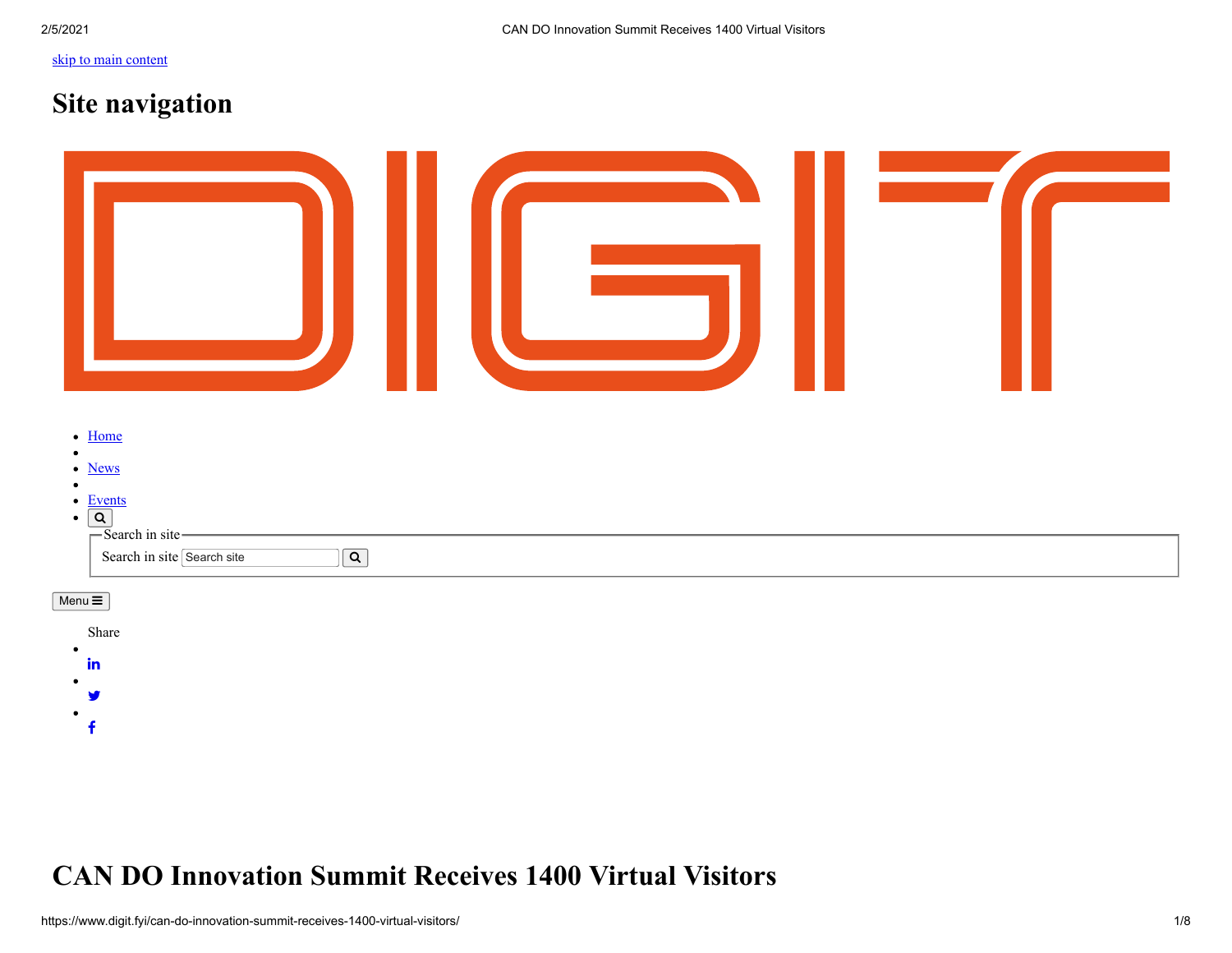Michael Behr

## 05 February 2021, 11.18am



## **The virtual event discussed how SMEs can develop better business models in the face of the economic fallout of the coronavirus.**

Scotland's CAN DO Innovation Summit received 1400 registered delegates, including entrepreneurs, academics, investors and innovators from across the globe when it was held virtually for the first time on 3 February.

In response to the global pandemic, the summit was designed specifically for small to medium sized enterprises (SMEs) looking to explore opportunities, develop new and better business models, drive a sustainable competitive advantage and spark valuable connections – with the hope of leading to exciting collaborative innovation opportunities.

The content from the event is now available to view online through the CAN DO Innovation Summit [website.](http://www.candoinnovation.scot/)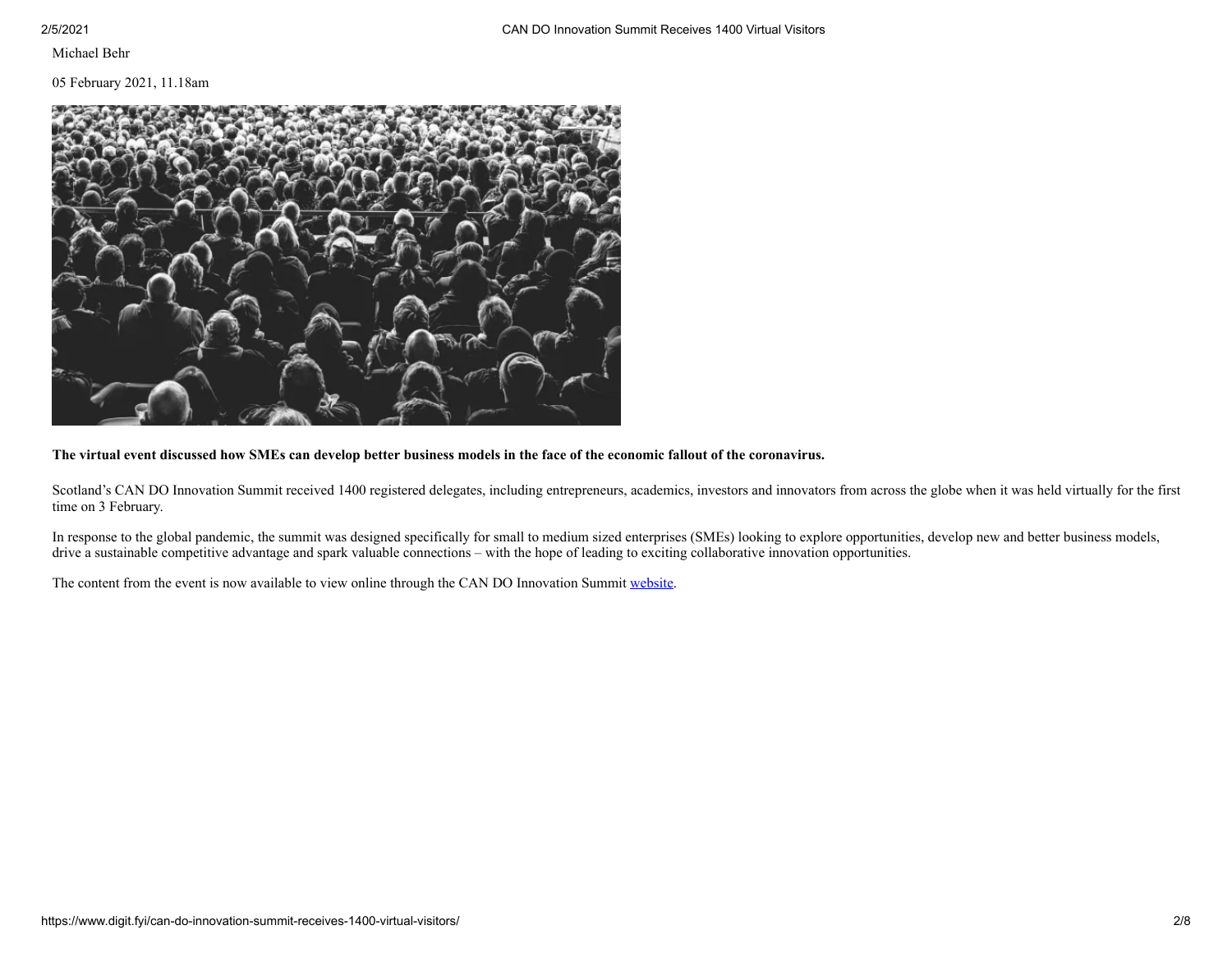A FREE tool for organisations of all sizes, which helps find out how resilient they are to cyber attacks and practise their response in a safe environment.

# **Click here**

To find out more and join an upcoming session.



Director of Glasgow City of Science and Innovation Dr Susie Mitchell said: "It's been really exciting for us to see how bringing the event online has delivered on making it a far more accessible event for audiences across Scotland and beyond, particularly for our international delegates who joined us from as far as America, Africa and Asia."

The summit provided SMEs with the tools they require to adapt to current and future economic and social challenges by offering insight from world-leading experts and local talent in the field of innovation.

Fifty industry panellists, keynote speakers and international contributors formed a full day line-up of [discussions and talks](https://digit.fyi/cando-innovation-summit-resilience-sustainability-and-inclusivity/) around the themes of: Journey to a Sustainable Future; Recovery & Resilience; Workplace Culture; Advance manufacturing & Digitisation; MedTech/Health Innovation.

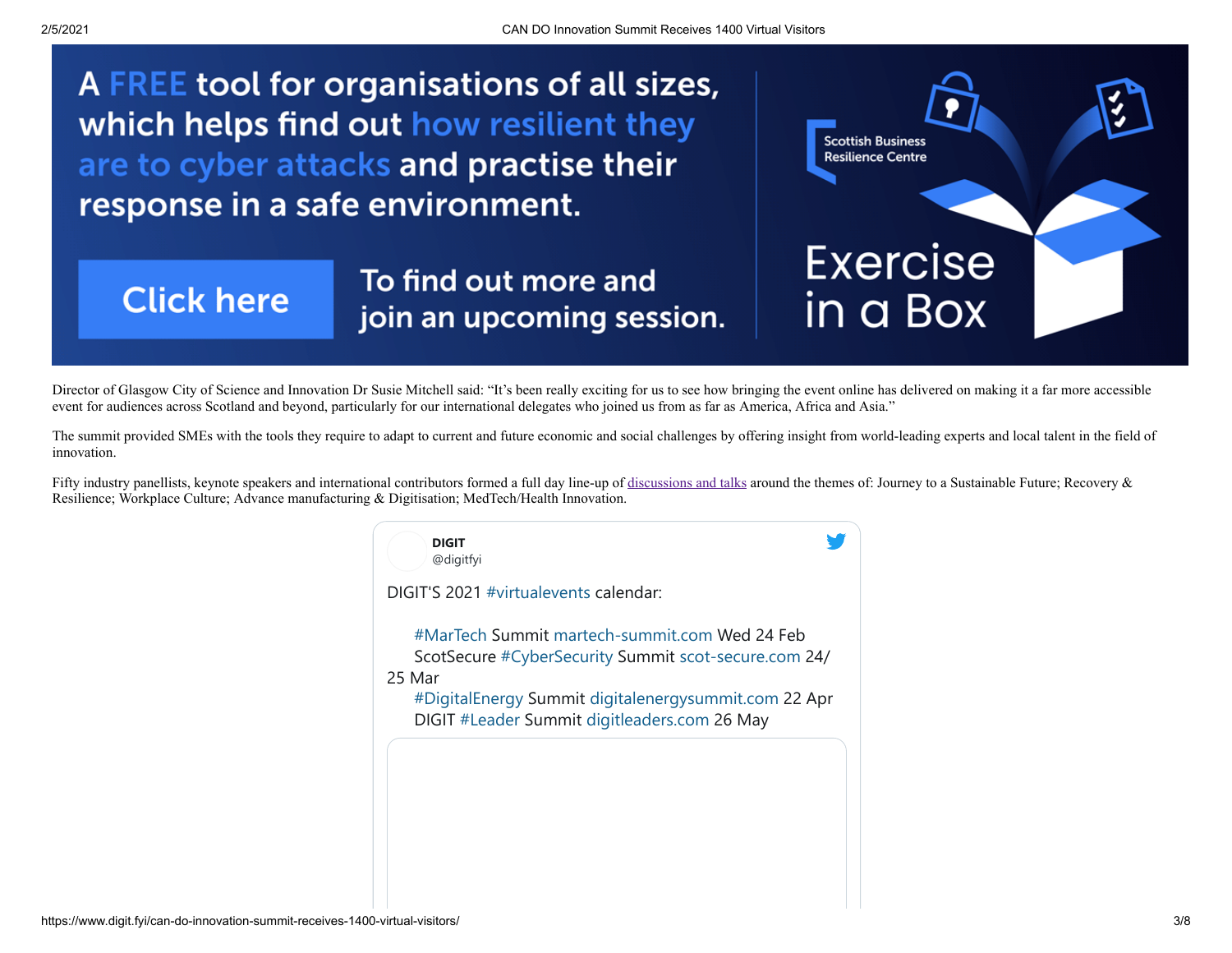#### 2/5/2021 CAN DO Innovation Summit Receives 1400 Virtual Visitors

| 7:15 AM · Jan 18, 2021                                        |  |
|---------------------------------------------------------------|--|
| $\heartsuit$ 1 $\heartsuit$ 1 $\heartsuit$ Copy link to Tweet |  |

Highlights from the day include keynote talks from Lolita Jackson, Special Advisor for Climate Policy and Programs, in New York City's Mayor's Office; [Ivan McKee,](https://digit.fyi/ivan-mckee-scotland-can-build-on-its-history-of-innovation/) the Scottish Minister for Trade, Investment and Innovation; Craig Foster, Art Director at Pixar Animation Studios; [Chloe Demrovsky](https://digit.fyi/can-do-innovation-summit-evolving-your-business-for-future-threats/), the youngest and first female chief executive to oversee and expand the Disaster Recovery Institute's international network; Dyan Finkhousen, founder and CEO of Shoshin Works in the US and John Reid, CEO of the National Manufacturing Institute Scotland (NMIS).

### **Recommended**

- [Comment | The search for marketing technology talent](https://digit.fyi/martech-the-search-for-marketing-technology-talent/)
- [Turbulence shouldn't see Scottish tech firms reaching for parachutes](https://digit.fyi/scottish-tech-firms-turbulence-reaching-for-parachutes/)
- [Scottish firm Skyrora hopes to pioneer space junk clean-ups](https://digit.fyi/skyrora-scottish-space-firm-hopes-to-trailblaze-space-junk-clean-ups/)  $\bullet$

Dr Mitchell said: "In the context of the new reality in which we find ourselves, we heard from Lolita Jackson about the critical need to build a truly sustainable society with embedded an inequitable innovation at its heart.

"Our keynotes Chloe Demrovsky and Dyan Finkhousen advised that now more than ever businesses must be more agile, more open to adopting emerging technology and as resilient as they possibly can be by preparing and planning for the unexpected.

"Our concluding keynote Craig Foster inspired us with the inner workings and core components of Pixar's peer culture to exemplify the importance of open, creative and collaborative working cultures."

She concluded: "We must not be constrained by traditional thinking, we need to constantly challenge assumptions.

"Whether you are a micro-business, SME or large corporate, ramping up digital firepower will now be critical across all sectors, but technology alone is not enough. Creative and empathic leadership, the right culture and mindset, as well as empowered employees, will aid recovery and help businesses to innovate the solutions to build a better tomorrow for people and the planet."

#### **Tell the world!**



#### **Like this:**

Loading...

## Michael Behr

Senior Staff Writer

# **Editor's Picks**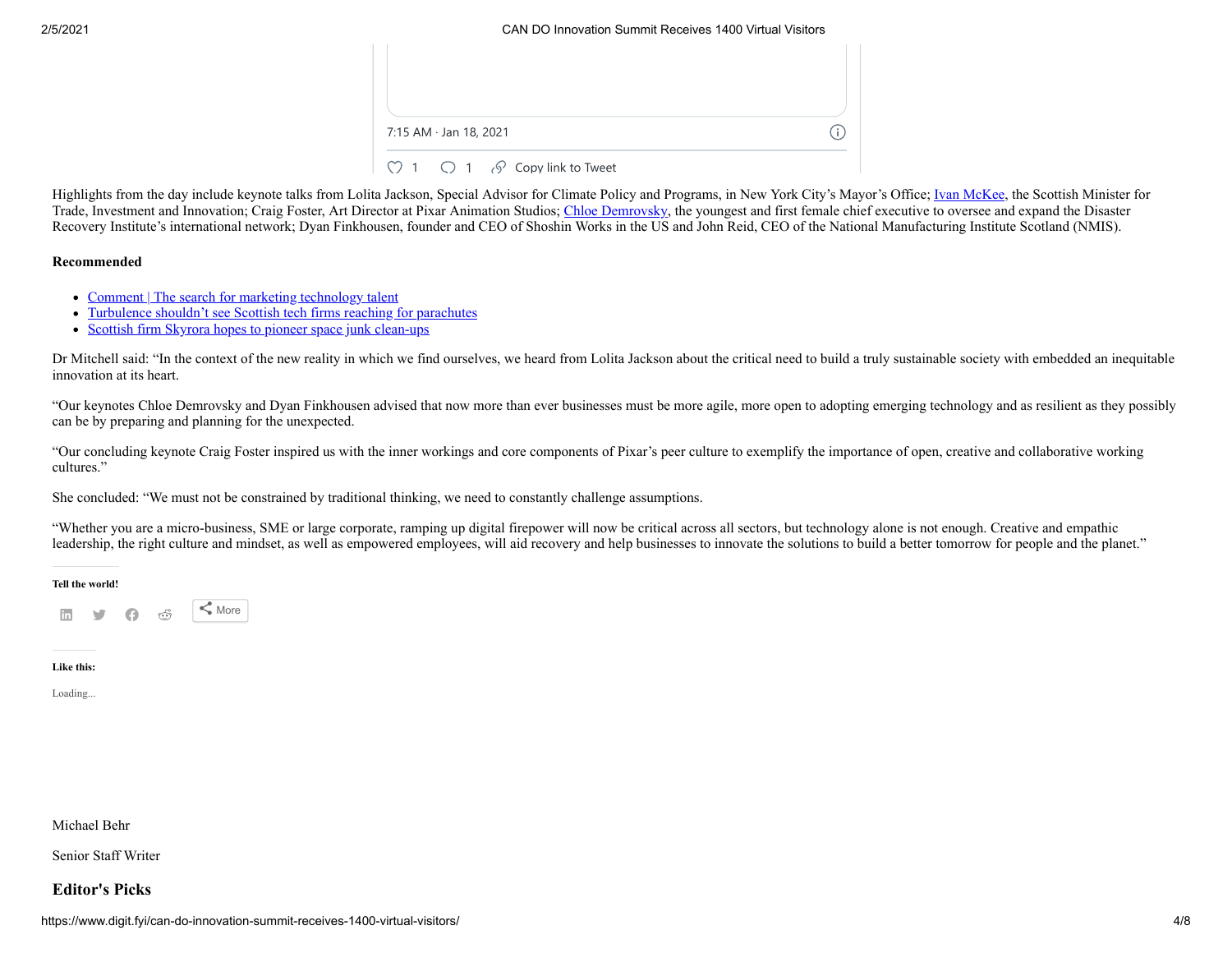**[CAN DO Innovation Summit | Evolving Your Business for Future Threats](https://www.digit.fyi/can-do-innovation-summit-evolving-your-business-for-future-threats/)**

2

**[Scotland's Space Ambitions Grow as Glasgow Satellite Firm Signs Skypark Deal](https://www.digit.fyi/scotlands-space-ambitions-grow-as-glasgow-satellite-firm-signs-skypark-deal/)**

3

**['Plain Speaking' SBRC Course to Bolster Executive Cyber Awareness](https://www.digit.fyi/sbrc-course-to-bolster-executive-cybersecurity-awareness/)**

4

**[ABI Defends Against Claims Ransomware Pay-outs Fund Crime](https://www.digit.fyi/abi-defends-against-claims-ransomware-pay-outs-fund-crime/)**

5

**[Leader Insights | Mastering Marketing with Gideon Wellins, Lemon Pulse](https://www.digit.fyi/leader-insights-mastering-marketing-with-gideon-wellins-lemon-pulse/)**

Subscribe to

News

**[Subscribe](https://www.digit.fyi/subscribe/)** 

# **Trending Articles**

1

**[LinkedIn Research Reveals that CMOs Expecting Role Changes in 2021](https://www.digit.fyi/linkedin-research-reveals-that-cmos-expecting-role-changes-in-2021/)**

2

**['Plain Speaking' SBRC Course to Bolster Executive Cyber Awareness](https://www.digit.fyi/sbrc-course-to-bolster-executive-cybersecurity-awareness/)**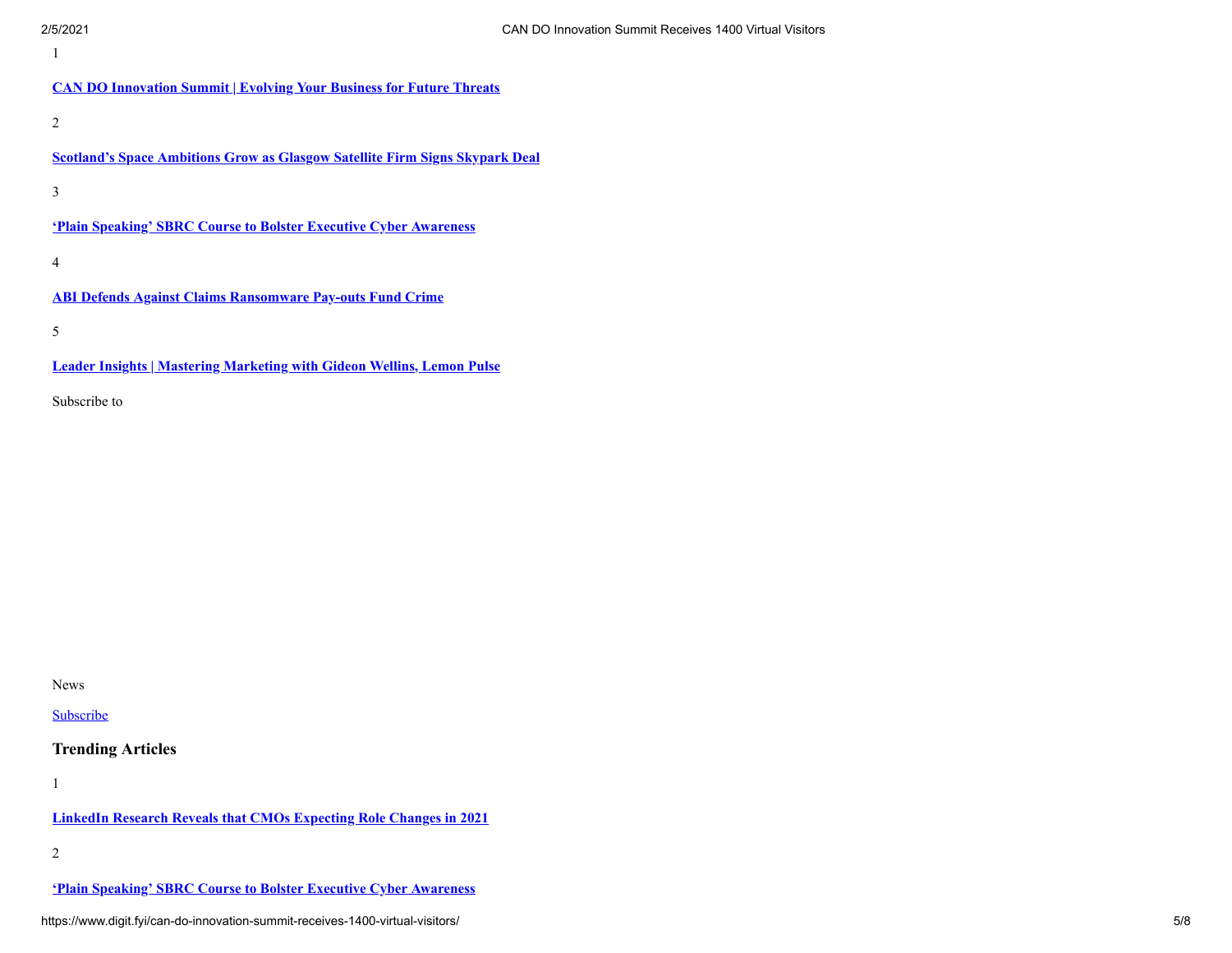3

**[Check Point Partners with SBRC to Support New Cyber Incident Response Helpline](https://www.digit.fyi/check-point-partners-with-sbrc-to-support-new-cyber-incident-response-helpline/)**

4

**[Poll Suggests Digital Skills Drop Will be Biggest Concern for Firms in 2021](https://www.digit.fyi/poll-suggests-digital-skills-drop-will-be-biggest-concern-for-firms-in-2021/)**

5

**[LiberEat Data to Help Health Agencies Understand Dietary Trends](https://www.digit.fyi/libereat-data-to-help-health-agencies-understand-dietary-trends/)**

# **Latest News**



Events

**[CAN DO Innovation Summit Receives 1400 Virtual Visitors](https://www.digit.fyi/can-do-innovation-summit-receives-1400-virtual-visitors/)**



Technology

**[Aberdeen Uni Scientists to Boost Quantum Tech with Horizon Grant](https://www.digit.fyi/aberdeen-uni-scientists-to-boost-quantum-tech-with-horizon-grant/)**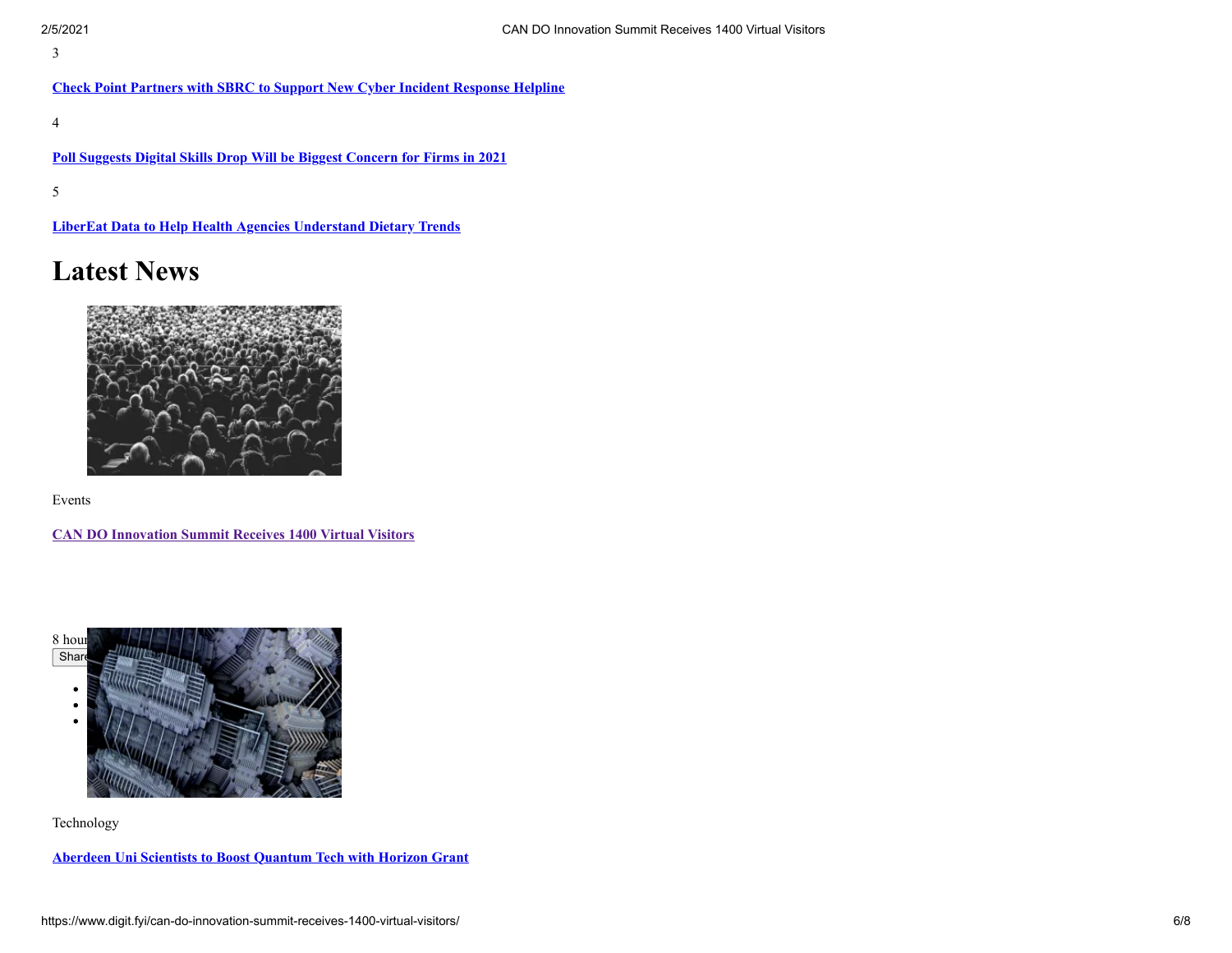

Business Recruitment

**[Amazon Apprenticeship Drive to Recruit 1,000 Across the UK](https://www.digit.fyi/amazon-apprenticeship-drive-to-recruit-across-the-uk/)**



Business Editor's Picks

**[CAN DO Innovation Summit | Evolving Your Business for Future Threats](https://www.digit.fyi/can-do-innovation-summit-evolving-your-business-for-future-threats/)** 



 $\cdot$  in

- . y
- $\cdot$   $\overline{f}$